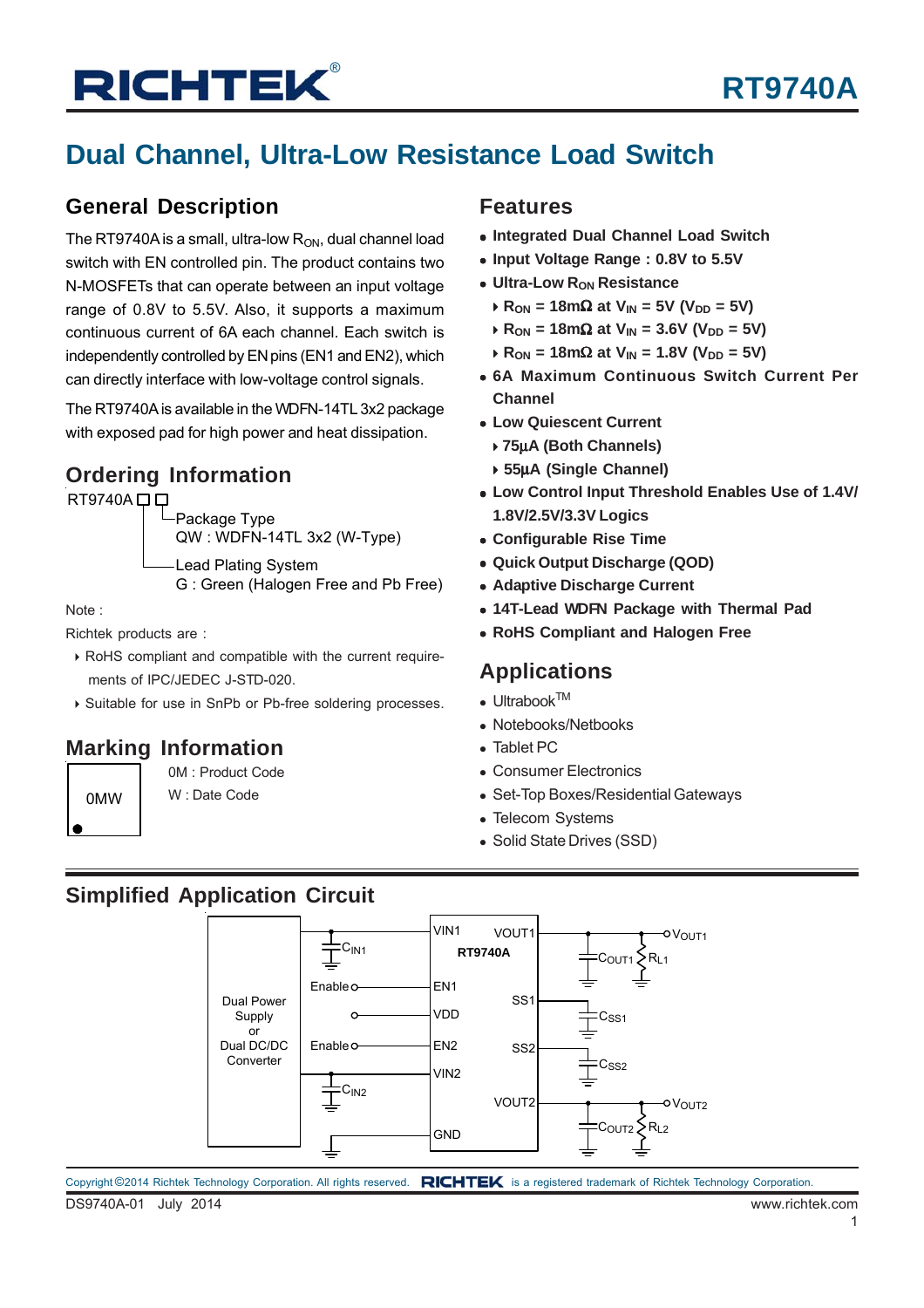### **Pin Configurations**



WDFN-14TL 3x2

### **Functional Pin Description**

| Pin No.                 | <b>Pin Name</b>   | <b>Pin Function</b>                                                                                                                                                                       |
|-------------------------|-------------------|-------------------------------------------------------------------------------------------------------------------------------------------------------------------------------------------|
| 1, 2                    | VIN <sub>1</sub>  | Input Voltage for Switch 1. Bypass this input with a ceramic capacitor to<br>GND. Recommended voltage range for this pin for optimal $R_{ON}$ performance<br>is 0.8V to $V_{DD}$ .        |
| 3                       | EN <sub>1</sub>   | Enable Control Input for Switch 1 (Active High). Do not leave floating.                                                                                                                   |
| 4                       | <b>VDD</b>        | Charge Pump Voltage Input. Power supply to the device. Recommended<br>voltage range for this pin is 2.5V to 5.5V.                                                                         |
| 5                       | EN <sub>2</sub>   | Enable Control Input for Switch 2 (Active High). Do not leave floating.                                                                                                                   |
| 6, 7                    | VIN <sub>2</sub>  | Input Voltage for Switch 2. Bypass this input with a ceramic capacitor to<br>GND. Recommended voltage range for this pin for optimal R <sub>ON</sub> performance<br>is 0.8V to $V_{DD}$ . |
| 8, 9                    | VOUT <sub>2</sub> | Switch 2 Output.                                                                                                                                                                          |
| 10                      | SS <sub>2</sub>   | Switch 2 Slew Rate Control. Can be left floating.                                                                                                                                         |
| 11,<br>15 (Exposed Pad) | <b>GND</b>        | Ground. The Exposed pad should be soldered to a large PCB and connected<br>to GND for maximum thermal dissipation.                                                                        |
| 12                      | SS <sub>1</sub>   | Switch 1 Slew Rate Control. Can be left floating.                                                                                                                                         |
| 13, 14                  | VOUT <sub>1</sub> | Switch 1 Output.                                                                                                                                                                          |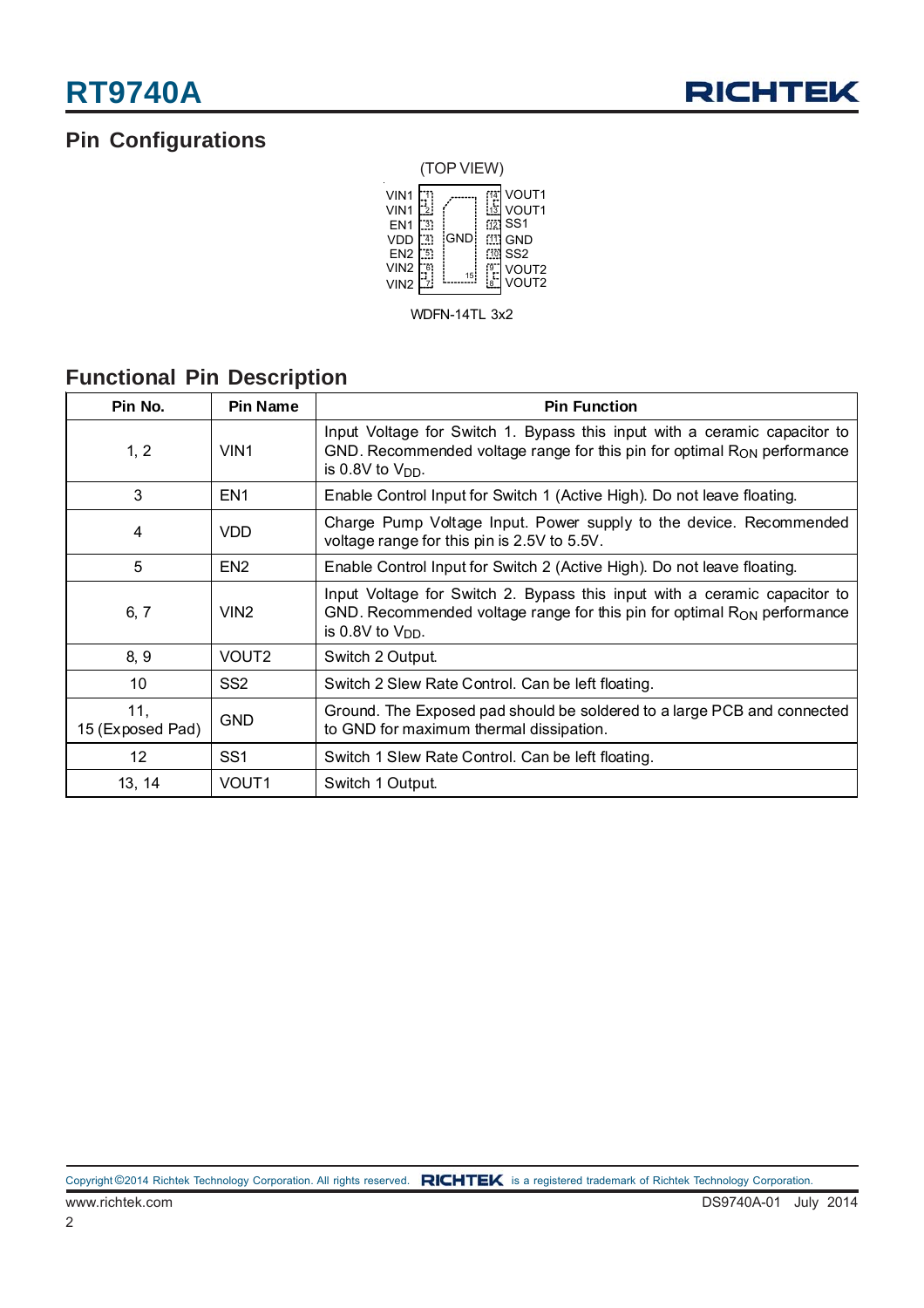

### **Function Block Diagram**



### **Operation**

The RT9740A contains two N-MOSFETs which controlled by EN pin independently.

#### **Enable Control**

Asserting ENx pin high enables the switch. Switch will turn on as the EN signal is higher than  $V_{ENH}$ , and turn off when the EN signal is lower than  $V_{ENL}$ . Thus, it can operate under low voltage logic, please refer to the electrical characteristics. This pin cannot be left floating and must be tied either high or low voltage for proper functionality.

#### **Charge Pump**

Provides sufficient bias voltage to both N-MOSFETs.

#### **Adjustable Rise Time**

Connecting a capacitor to GND on the SSx pin sets the slew rate for each channel. It could also be used to prevent in-rush current.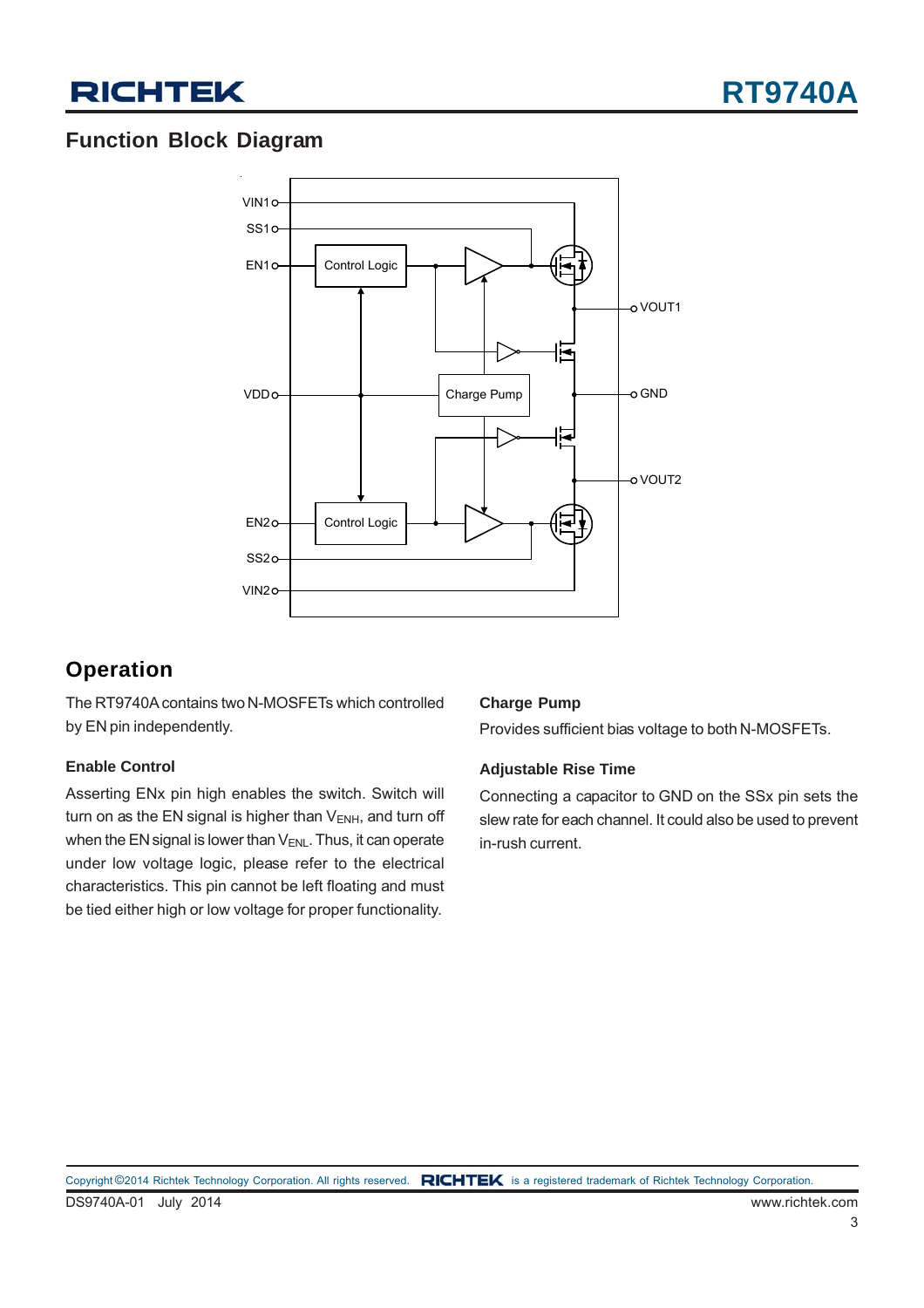

### **Absolute Maximum Ratings** (Note 1)

| • Maximum Pulsed Switch Current, Pulse <300µs, 2% Duty Cycle Per Channel, IPLS ---------------------- 8A |  |
|----------------------------------------------------------------------------------------------------------|--|
| • Power Dissipation, $P_D @ T_A = 25^{\circ}C$                                                           |  |
|                                                                                                          |  |
| • Package Thermal Resistance (Note 2)                                                                    |  |
|                                                                                                          |  |
|                                                                                                          |  |
|                                                                                                          |  |
|                                                                                                          |  |
|                                                                                                          |  |
| • ESD Susceptibility (Note 3)                                                                            |  |
|                                                                                                          |  |
|                                                                                                          |  |

### **Recommended Operating Conditions** (Note 4)

|                                                 | --- 0.8V to V <sub>י</sub> ח        |
|-------------------------------------------------|-------------------------------------|
| • $V_{DD}$ , Charge Pump Voltage Input Range -- | - 2.5V to 5.5V                      |
|                                                 | -- 0V to Vnn                        |
| • Junction Temperature Range -                  | $-40^{\circ}$ C to 125 $^{\circ}$ C |
| • Ambient Temperature Range -                   | $-40^{\circ}$ C to 85 $^{\circ}$ C  |

#### **Electrical Characteristics**

( $V_{IN}$  = 0.8V to 5.5V, T<sub>A</sub> = 25°C, unless otherwise specified)

| <b>Parameter</b>                              |            | Symbol           | <b>Test Conditions</b> | Min   | Typ               | <b>Max</b> | Unit |
|-----------------------------------------------|------------|------------------|------------------------|-------|-------------------|------------|------|
| <b>EN Input Supply</b>                        |            |                  |                        |       |                   |            |      |
| Input Voltage                                 | High-Level | V <sub>ENH</sub> |                        | 1.4   | $\hspace{0.05cm}$ | 5.5        |      |
|                                               | Low-Level  | <b>VENL</b>      |                        |       | $- -$             | 0.5        |      |
| ENx Pin Input Leakage Current I <sub>EN</sub> |            |                  | $V_{EN}$ = 5.5V        | $- -$ | $- -$             |            | μA   |

( $V_{DD}$  = 5V,  $V_{IN}$  = 0.8V to  $V_{DD}$ , T<sub>A</sub> = 25°C, unless otherwise specified)

| <b>Parameter</b>                   | Symbol            | <b>Test Conditions</b>                                   | Min | Тур | Max   | <b>Unit</b> |  |  |
|------------------------------------|-------------------|----------------------------------------------------------|-----|-----|-------|-------------|--|--|
| <b>Power Supplies and Currents</b> |                   |                                                          |     |     |       |             |  |  |
| V <sub>DD</sub> Quiescent Current  |                   | $IOUT1 = IOUT2 = 0A$                                     |     | 75  | 115   |             |  |  |
| (Both Channels)                    | IIN(VDD, ON)      | $V_{IN1.2}$ = $V_{EN1.2}$ = $V_{DD}$ = 5V                |     |     |       | μA          |  |  |
| V <sub>DD</sub> Quiescent Current  | $I_{IN(VDD, ON)}$ | $IOUT1 = IOUT2 = 0A$                                     |     | 55  | $- -$ | μA          |  |  |
| (Single Channel)                   |                   | $V_{IN1,2} = V_{EN1} = V_{DD} = 5V$ ,<br>$V_{EN2}$ = GND |     |     |       |             |  |  |
| V <sub>DD</sub> Shutdown Current   | IIN(VDD, OFF)     | $V_{EN1.2}$ = GND, $V_{OUT1.2}$ = 0V                     | --  | --  | 2     | μA          |  |  |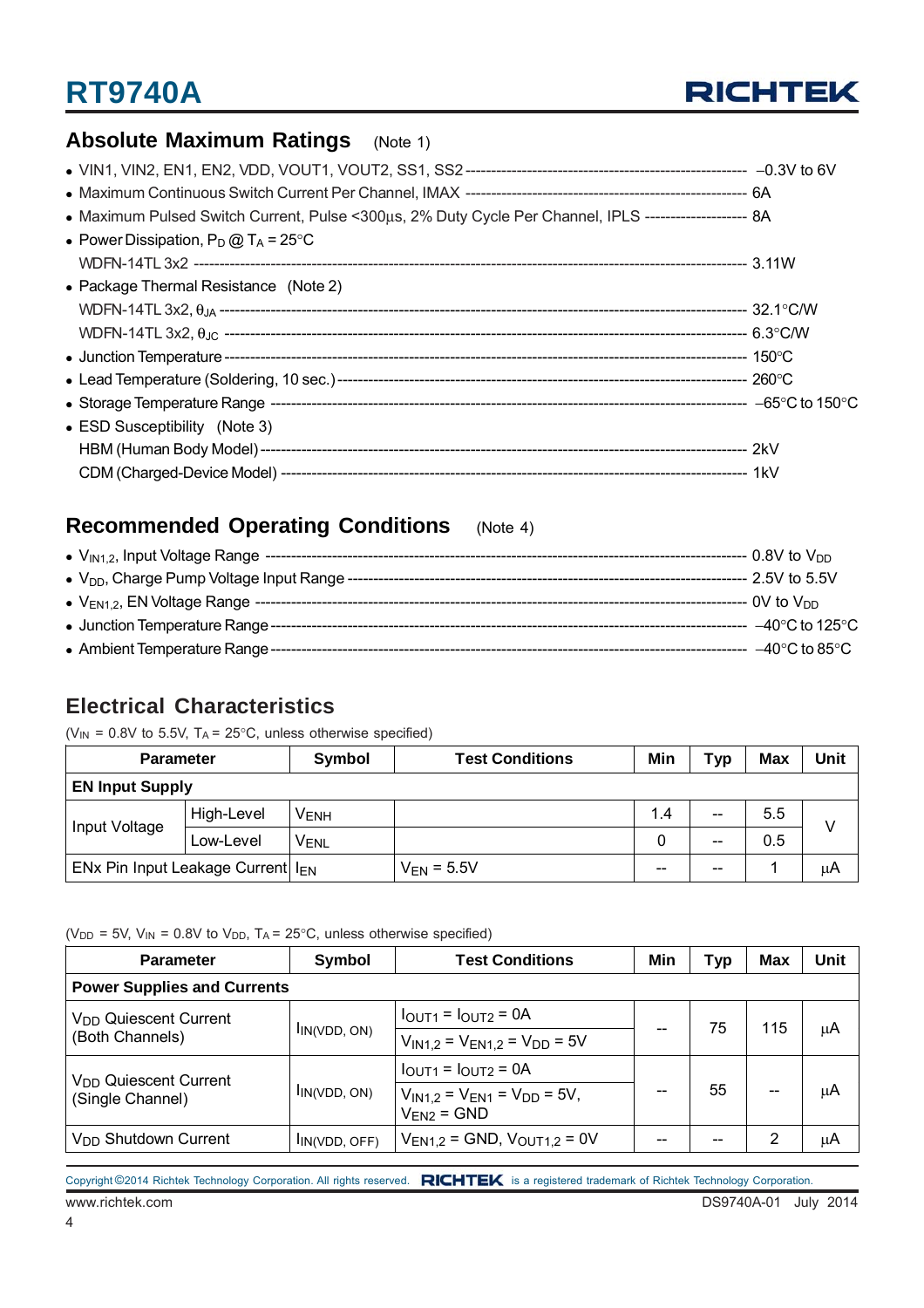# **RT9740A**

| <b>Parameter</b>                            | Symbol                | <b>Test Conditions</b>                               |                    | Min                      | <b>Typ</b> | <b>Max</b> | <b>Unit</b> |
|---------------------------------------------|-----------------------|------------------------------------------------------|--------------------|--------------------------|------------|------------|-------------|
|                                             |                       |                                                      | $V_{IN1,2} = 5V$   | --                       | $- -$      | 8          |             |
| V <sub>IN1,2</sub> Off-State Supply Current |                       | $V_{EN1,2}$ = GND,                                   | $V_{IN1,2} = 3.3V$ | --                       |            | 3          |             |
| (Per Channel)                               | $I_{IN(VIN, OFF)}$    | $VOUT1,2 = 0V$                                       | $V_{IN1,2} = 1.8V$ | $\overline{\phantom{a}}$ |            | 2          | μA          |
|                                             |                       |                                                      | $V_{IN1,2} = 0.8V$ | $-$                      | --         | 1          |             |
| <b>Resistance Characteristics</b>           |                       |                                                      |                    |                          |            |            |             |
|                                             | <b>Ron</b>            | $I_{\text{OUT}} = -200 \text{mA}$ ,<br>$V_{DD} = 5V$ | $V_{IN} = 5V$      | --                       | 18         | 25         |             |
|                                             |                       |                                                      | $V_{IN}$ = 3.3V    | --                       | 18         | 25         |             |
| <b>ON-State Resistance</b>                  |                       |                                                      | $V_{IN}$ = 1.8V    | $-$                      | 18         | 25         |             |
|                                             |                       |                                                      | $V_{IN}$ = 1.5V    | $-$                      | 18         | 25         | $m\Omega$   |
|                                             |                       |                                                      | $V_{IN}$ = 1.2V    | --                       | 18         | 25         |             |
|                                             |                       |                                                      | $V_{IN} = 0.8V$    | $-$                      | 18         | 25         |             |
| Output Pull-down Resistance                 | <b>R<sub>PD</sub></b> | $V_{EN}$ = 0V, $V_{IN}$ = 5V, $I_{OUT}$ = 15mA       |                    | --                       | 220        | 300        | Ω           |

|  |  |  |  | ( $V_{DD}$ = 3.3V, $V_{IN}$ = 0.8V to $V_{DD}$ , T <sub>A</sub> = 25°C, unless otherwise specified) |  |
|--|--|--|--|-----------------------------------------------------------------------------------------------------|--|
|  |  |  |  |                                                                                                     |  |

| <b>Parameter</b>                            | Symbol                        | <b>Test Conditions</b>                                   |                    | Min | <b>Typ</b> | <b>Max</b>     | <b>Unit</b> |  |  |
|---------------------------------------------|-------------------------------|----------------------------------------------------------|--------------------|-----|------------|----------------|-------------|--|--|
| <b>Power Supplies and Currents</b>          |                               |                                                          |                    |     |            |                |             |  |  |
| V <sub>DD</sub> Quiescent Current           |                               | $IOUT1 = IOUT2 = 0A$                                     |                    | 40  |            |                |             |  |  |
| (Both Channels)                             | $I_{IN(VDD, ON)}$             | $V_{IN1,2} = V_{EN1,2} = V_{DD} = 3.3V$                  |                    |     |            |                | μA          |  |  |
| V <sub>DD</sub> Quiescent Current           |                               | $IOUT1 = IOUT2 = 0A$                                     |                    |     |            |                |             |  |  |
| (Single Channel)                            | $I_{IN(VDD, ON)}$             | $V_{IN1,2} = V_{EN1} = V_{DD} = 3.3V$<br>$V_{EN2}$ = GND |                    |     |            |                | μA          |  |  |
| V <sub>DD</sub> Shutdown Current            | IIN(VDD, OFF)                 | $V_{EN1,2} = GND$ , $V_{OUT1,2} = 0V$                    |                    | --  |            | $\overline{2}$ | μA          |  |  |
| V <sub>IN1,2</sub> Off-State Supply Current | $\ln(\text{VIN}, \text{OFF})$ | $V_{EN1,2} = GND$ ,<br>$VOUT1,2 = 0V$                    | $V_{IN1,2} = 3.3V$ | $-$ |            | 3              | μA          |  |  |
|                                             |                               |                                                          | $V_{IN1,2} = 1.8V$ | $-$ |            | $\overline{2}$ |             |  |  |
| (Per Channel)                               |                               |                                                          | $V_{IN1,2} = 1.2V$ | $-$ | --         | 2              |             |  |  |
|                                             |                               |                                                          | $V_{IN1,2} = 0.8V$ | $-$ | $-$        | 1              |             |  |  |
| <b>Resistance Characteristics</b>           |                               |                                                          |                    |     |            |                |             |  |  |
|                                             |                               |                                                          | $V_{IN}$ = 3.3V    |     | 22         | --             | $m\Omega$   |  |  |
|                                             |                               |                                                          | $V_{IN} = 2.5V$    | --  | 20         | --             |             |  |  |
| On-State Resistance                         |                               | $I_{\text{OUT}} = -200 \text{mA}$ ,                      | $V_{IN} = 1.8V$    | --  | 19         | --             |             |  |  |
|                                             | <b>RON</b>                    | $VDD = 3.3V$                                             | $V_{IN} = 1.5V$    | $-$ | 18         | --             |             |  |  |
|                                             |                               |                                                          | $V_{IN} = 1.2V$    | --  | 18         | --             |             |  |  |
|                                             |                               |                                                          | $V_{IN} = 0.8V$    | --  | 18         | --             |             |  |  |
| Output Pull-down Resistance                 | <b>R<sub>PD</sub></b>         | $V_{EN}$ = 0V, $V_{IN}$ = 3.3V, $I_{OUT}$ = 1mA          |                    | --  | 260        | 300            | $\Omega$    |  |  |

**Note 1.** Stresses beyond those listed "Absolute Maximum Ratings" may cause permanent damage to the device. These are stress ratings only, and functional operation of the device at these or any other conditions beyond those indicated in the operational sections of the specifications is not implied. Exposure to absolute maximum rating conditions may affect device reliability.

- **Note 2.** θ<sub>JA</sub> is measured at T<sub>A</sub> = 25°C on a high effective thermal conductivity four-layer test board per JEDEC 51-7. θ<sub>JC</sub> is measured at the exposed pad of the package.
- **Note 3.** Devices are ESD sensitive. Handling precaution is recommended.

**Note 4.** The device is not guaranteed to function outside its operating conditions.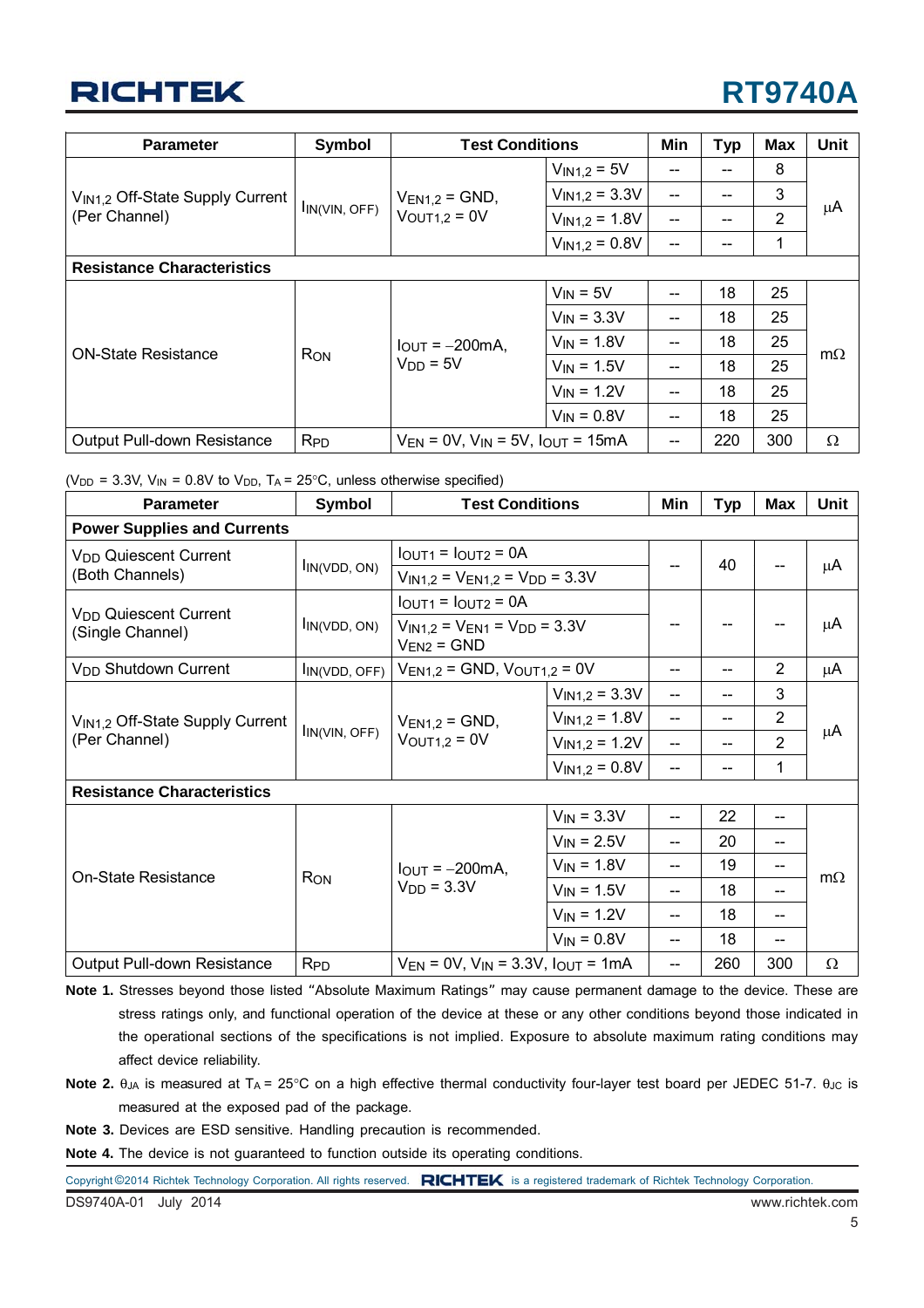

## **Typical Application Circuit**



### **Timing Diagram**



Single Channel Shown for Clarity

TEST CIRCUIT



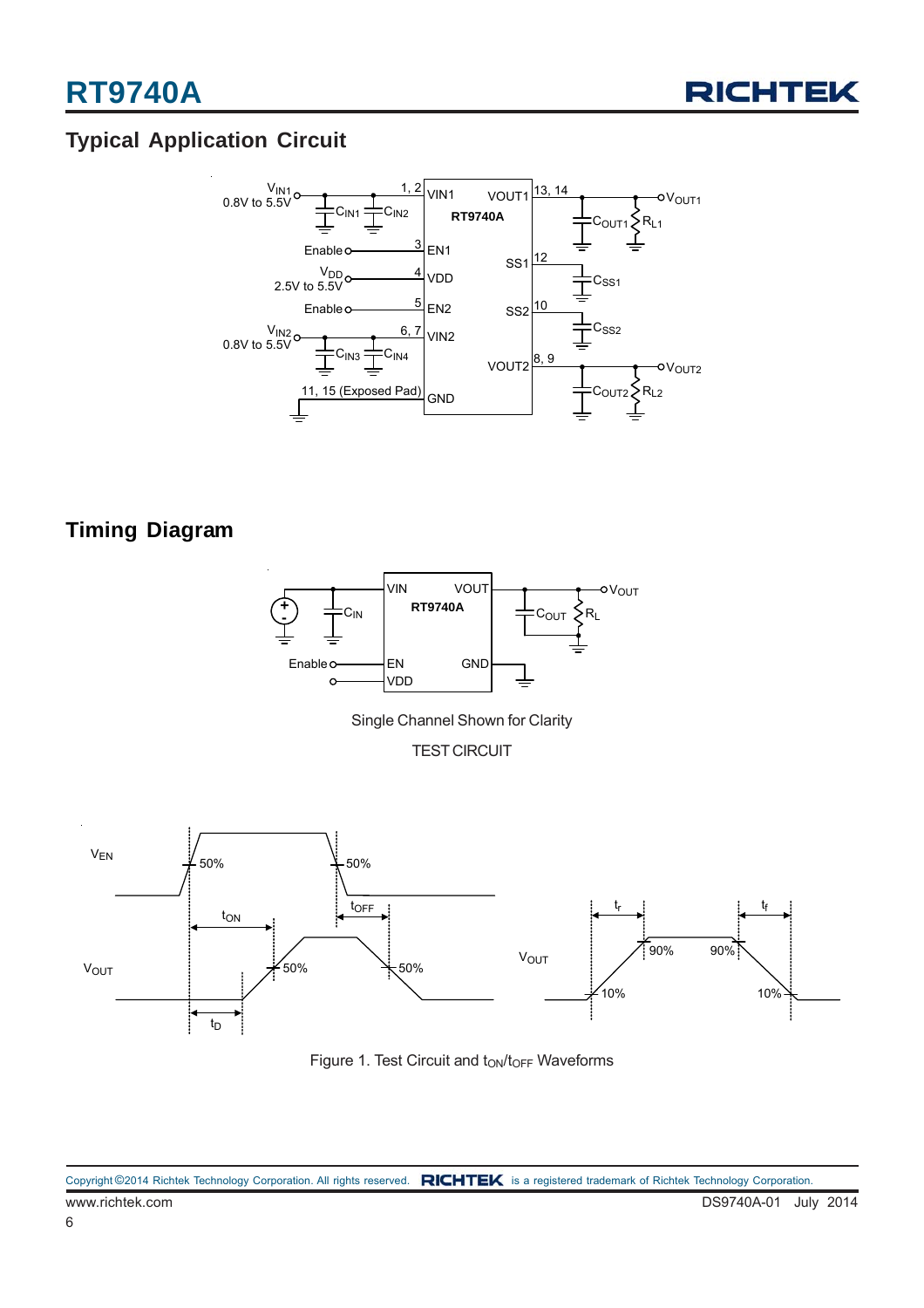### **Timing Characteristics**

|                       | Parameter                                 | <b>Test Conditions</b>                                                         | Min                                 | <b>Typ</b> | <b>Max</b>                    | Unit    |
|-----------------------|-------------------------------------------|--------------------------------------------------------------------------------|-------------------------------------|------------|-------------------------------|---------|
|                       | $VIN = EN = VDD = 5V, T_A = 25°C$         |                                                                                |                                     |            |                               |         |
| <b>TON</b>            | Turn-On Time                              | $R_L$ = 10 $\Omega$ , C <sub>OUT</sub> = 0.1 $\mu$ F, C <sub>SS</sub> = 1000pF | $\overline{\phantom{a}}$            | 1220       |                               |         |
| <b>TOFF</b>           | Turn-Off Time                             | $R_L$ = 10 $\Omega$ , C <sub>OUT</sub> = 0.1 $\mu$ F, C <sub>SS</sub> = 1000pF | $\overline{\phantom{a}}$            | 4          | $\qquad \qquad \qquad \qquad$ |         |
| <b>T<sub>R</sub></b>  | <b>VOUT Rise Time</b>                     | $R_L$ = 10 $\Omega$ , C <sub>OUT</sub> = 0.1 $\mu$ F, C <sub>SS</sub> = 1000pF | $\overline{\phantom{m}}$            | 1350       |                               | $\mu$ s |
| $T_F$                 | <b>VOUT Fall Time</b>                     | $R_L$ = 10 $\Omega$ , C <sub>OUT</sub> = 0.1 $\mu$ F, C <sub>SS</sub> = 1000pF | $\overline{\phantom{a}}$            | 3          | $\overline{\phantom{a}}$      |         |
| $T_D$                 | ON Delay Time                             | $R_L$ = 10 $\Omega$ , C <sub>OUT</sub> = 0.1 $\mu$ F, C <sub>SS</sub> = 1000pF | $\overline{\phantom{a}}$            | 400        |                               |         |
|                       | VIN = 0.8V, EN = VDD = 5V, $T_A = 25$ °C  |                                                                                |                                     |            |                               |         |
| <b>TON</b>            | Turn-On Time                              | $R_L$ = 10 $\Omega$ , C <sub>OUT</sub> = 0.1 $\mu$ F, C <sub>SS</sub> = 1000pF | $\hspace{0.05cm}$ $\hspace{0.05cm}$ | 580        | $\overline{\phantom{a}}$      |         |
| <b>TOFF</b>           | Turn-Off Time                             | $R_L$ = 10 $\Omega$ , C <sub>OUT</sub> = 0.1 $\mu$ F, C <sub>SS</sub> = 1000pF | $\overline{\phantom{m}}$            | 80         | --                            |         |
| <b>T<sub>R</sub></b>  | <b>VOUT Rise Time</b>                     | $R_L$ = 10 $\Omega$ , C <sub>OUT</sub> = 0.1 $\mu$ F, C <sub>SS</sub> = 1000pF | $\overline{\phantom{a}}$            | 280        | $\qquad \qquad \qquad \qquad$ | $\mu$ s |
| $T_F$                 | <b>VOUT Fall Time</b>                     | $R_L$ = 10 $\Omega$ , C <sub>OUT</sub> = 0.1 $\mu$ F, C <sub>SS</sub> = 1000pF | <u></u>                             | 20         | $\overline{\phantom{a}}$      |         |
| $T_D$                 | ON Delay Time                             | $R_L$ = 10 $\Omega$ , C <sub>OUT</sub> = 0.1 $\mu$ F, C <sub>SS</sub> = 1000pF | $\overline{a}$                      | 400        | $-$                           |         |
|                       | VIN = EN = VDD = 3.3V, $T_A$ = 25°C       |                                                                                |                                     |            |                               |         |
| <b>TON</b>            | Turn-On Time                              | $R_L$ = 10 $\Omega$ , C <sub>OUT</sub> = 0.1 $\mu$ F, C <sub>SS</sub> = 1000pF | $\overline{\phantom{a}}$            | 960        | $\overline{\phantom{a}}$      |         |
| <b>TOFF</b>           | Turn-Off Time                             | $R_L$ = 10 $\Omega$ , C <sub>OUT</sub> = 0.1 $\mu$ F, C <sub>SS</sub> = 1000pF | $\overline{\phantom{a}}$            | 6          | $\overline{\phantom{a}}$      |         |
| <b>T<sub>R</sub></b>  | <b>VOUT Rise Time</b>                     | $R_L$ = 10 $\Omega$ , C <sub>OUT</sub> = 0.1 $\mu$ F, C <sub>SS</sub> = 1000pF | $\overline{a}$                      | 940        | --                            | $\mu$ s |
| $T_F$                 | <b>VOUT Fall Time</b>                     | $R_L$ = 10 $\Omega$ , C <sub>OUT</sub> = 0.1 $\mu$ F, C <sub>SS</sub> = 1000pF | $\overline{\phantom{a}}$            | 3          | $\overline{\phantom{a}}$      |         |
| <b>T</b> <sub>D</sub> | ON Delay Time                             | $R_L$ = 10 $\Omega$ , C <sub>OUT</sub> = 0.1 $\mu$ F, C <sub>SS</sub> = 1000pF | $\overline{a}$                      | 400        | $\overline{\phantom{a}}$      |         |
|                       | VIN = 0.8V, EN = VDD = 3.3V, $T_A$ = 25°C |                                                                                |                                     |            |                               |         |
| <b>TON</b>            | Turn-On Time                              | $R_L$ = 10 $\Omega$ , C <sub>OUT</sub> = 0.1 $\mu$ F, C <sub>SS</sub> = 1000pF | $\overline{\phantom{a}}$            | 560        | $-$                           |         |
| <b>TOFF</b>           | Turn-Off Time                             | $R_L$ = 10 $\Omega$ , C <sub>OUT</sub> = 0.1 $\mu$ F, C <sub>SS</sub> = 1000pF | $\overline{\phantom{a}}$            | 175        | --                            |         |
| <b>T<sub>R</sub></b>  | <b>VOUT Rise Time</b>                     | $R_L$ = 10 $\Omega$ , C <sub>OUT</sub> = 0.1 $\mu$ F, C <sub>SS</sub> = 1000pF | $\overline{a}$                      | 280        |                               | $\mu$ S |
| $T_F$                 | <b>VOUT Fall Time</b>                     | $R_L$ = 10 $\Omega$ , C <sub>OUT</sub> = 0.1 $\mu$ F, C <sub>SS</sub> = 1000pF | $\overline{\phantom{a}}$            | 40         |                               |         |
| $T_D$                 | ON Delay Time                             | $R_L$ = 10 $\Omega$ , C <sub>OUT</sub> = 0.1 $\mu$ F, C <sub>SS</sub> = 1000pF | --                                  | 400        |                               |         |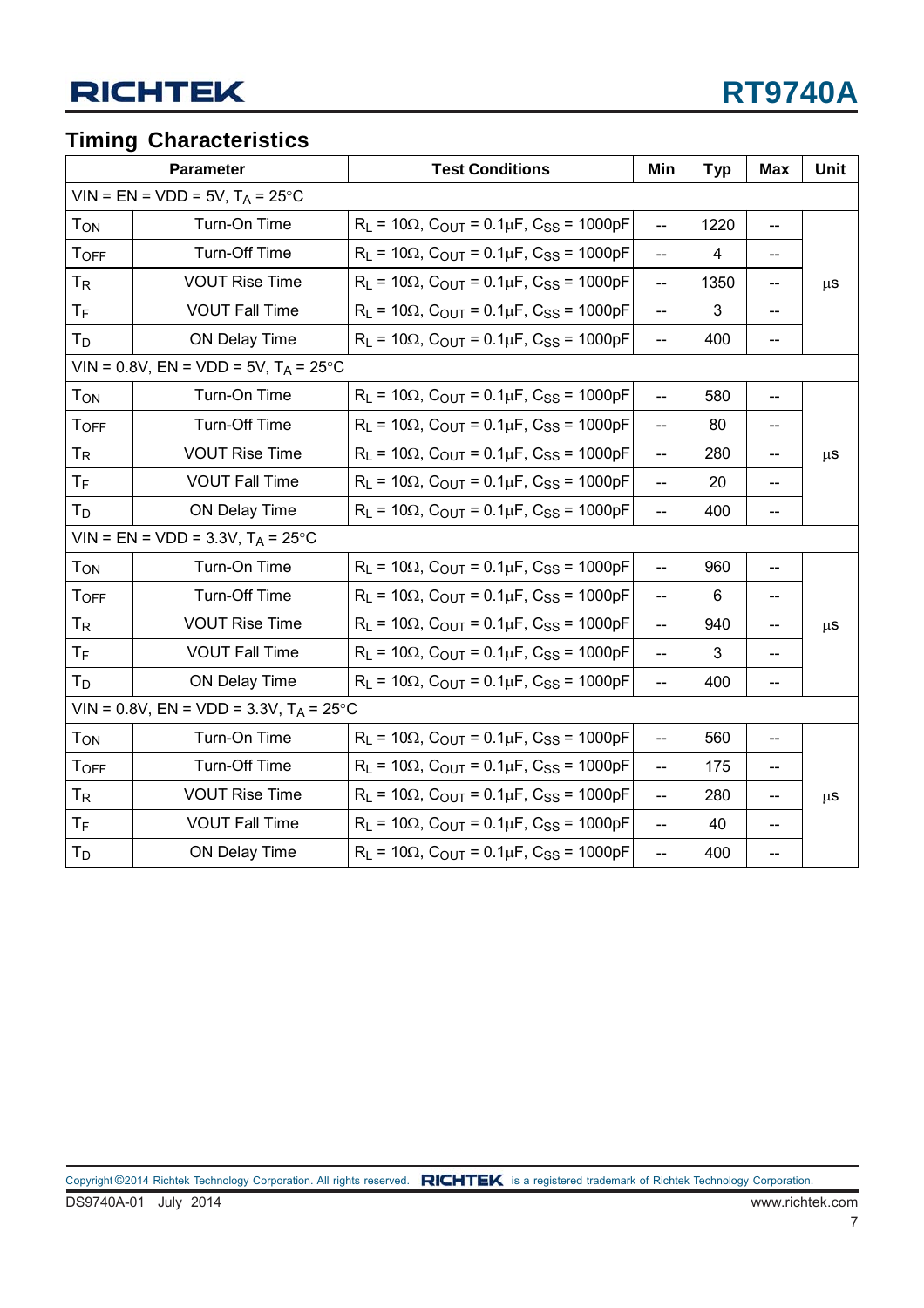### **Typical Operating Characteristics**











**Off-State Supply Current vs. Input Voltage**



**On-Resistance vs. Temperature**

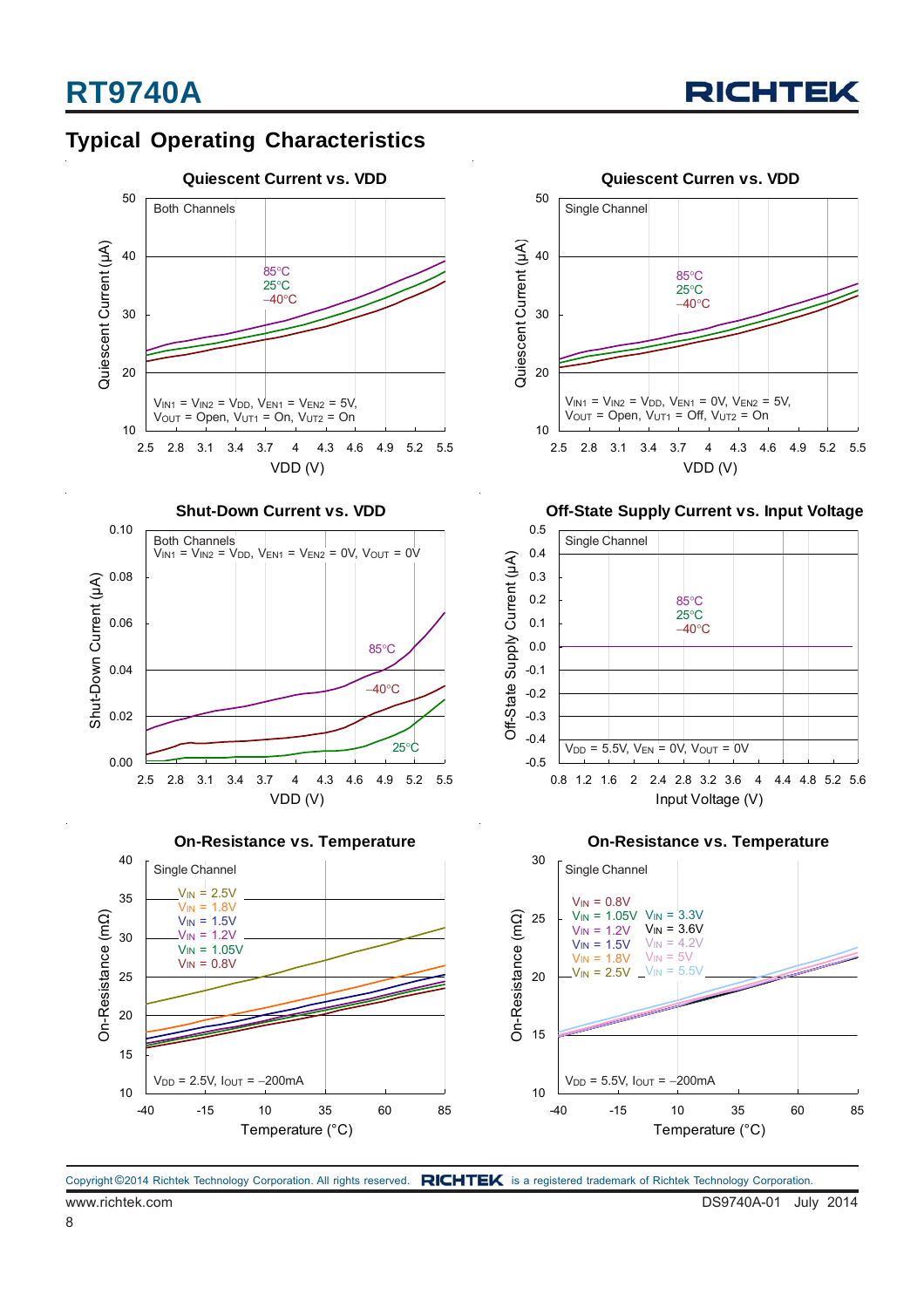

Copyright ©2014 Richtek Technology Corporation. All rights reserved. RICHTEK is a registered trademark of Richtek Technology Corporation.

DS9740A-01 July 2014 www.richtek.com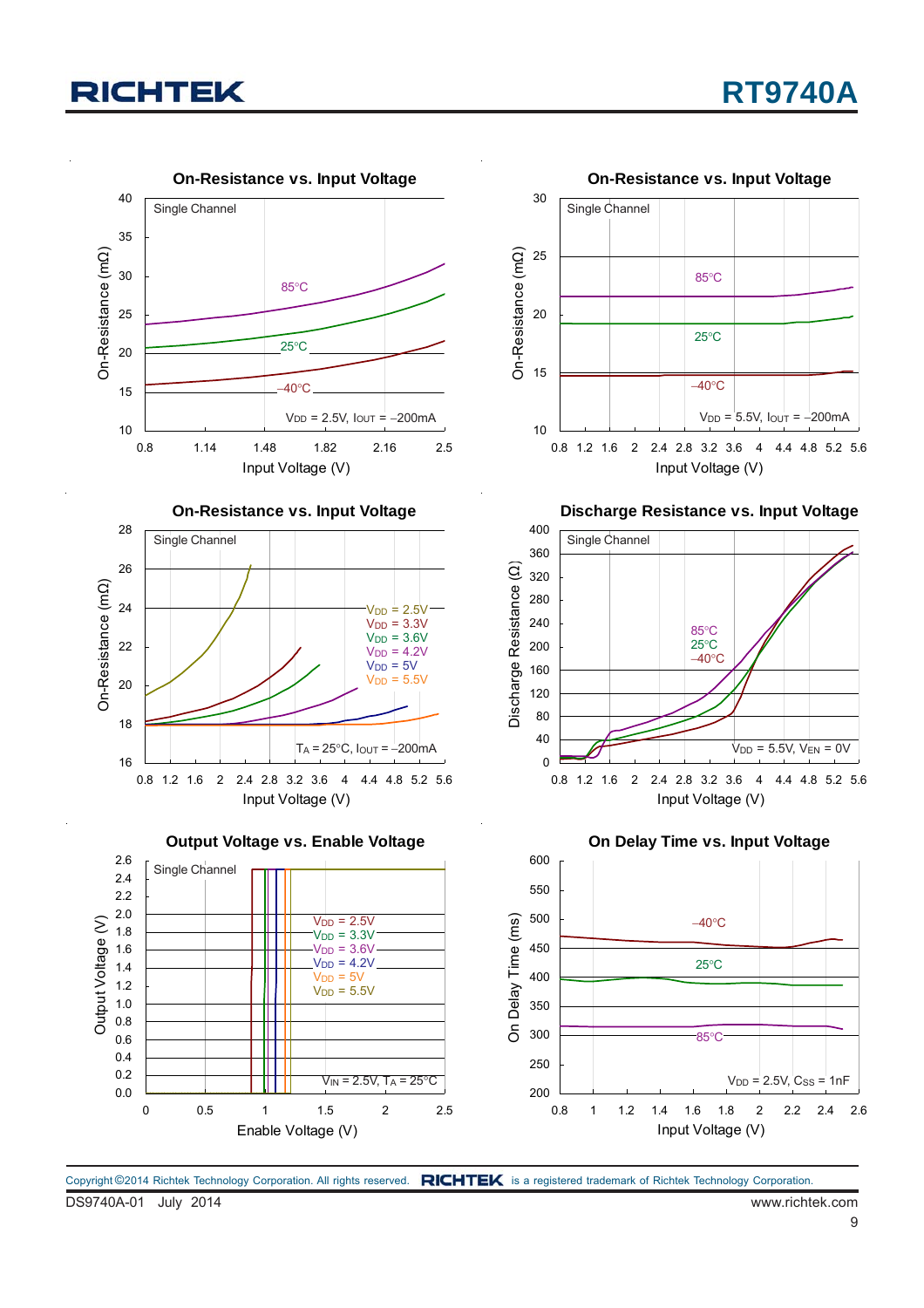



Copyright ©2014 Richtek Technology Corporation. All rights reserved. RICHTEK is a registered trademark of Richtek Technology Corporation.

10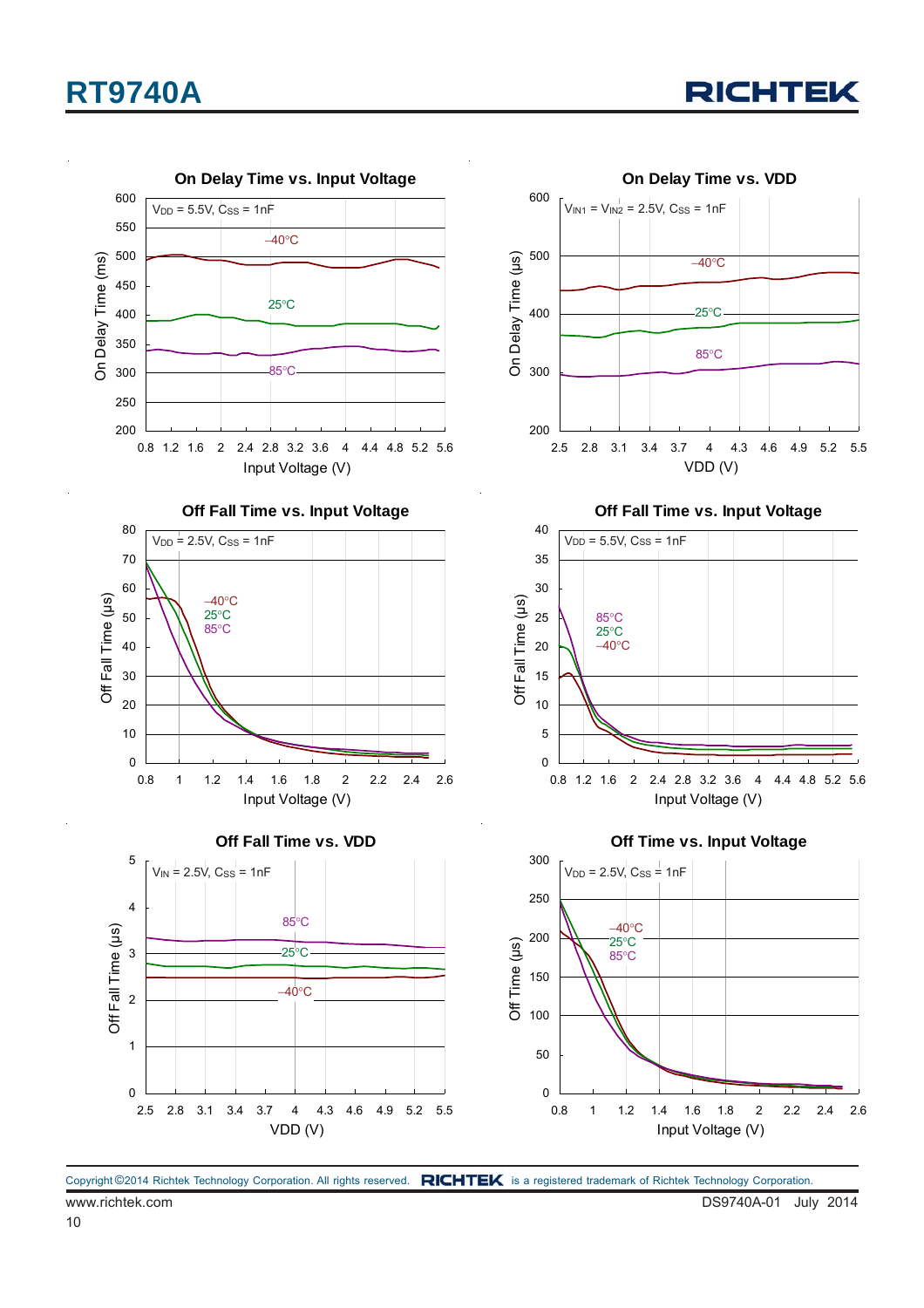

Copyright ©2014 Richtek Technology Corporation. All rights reserved. RICHTEK is a registered trademark of Richtek Technology Corporation.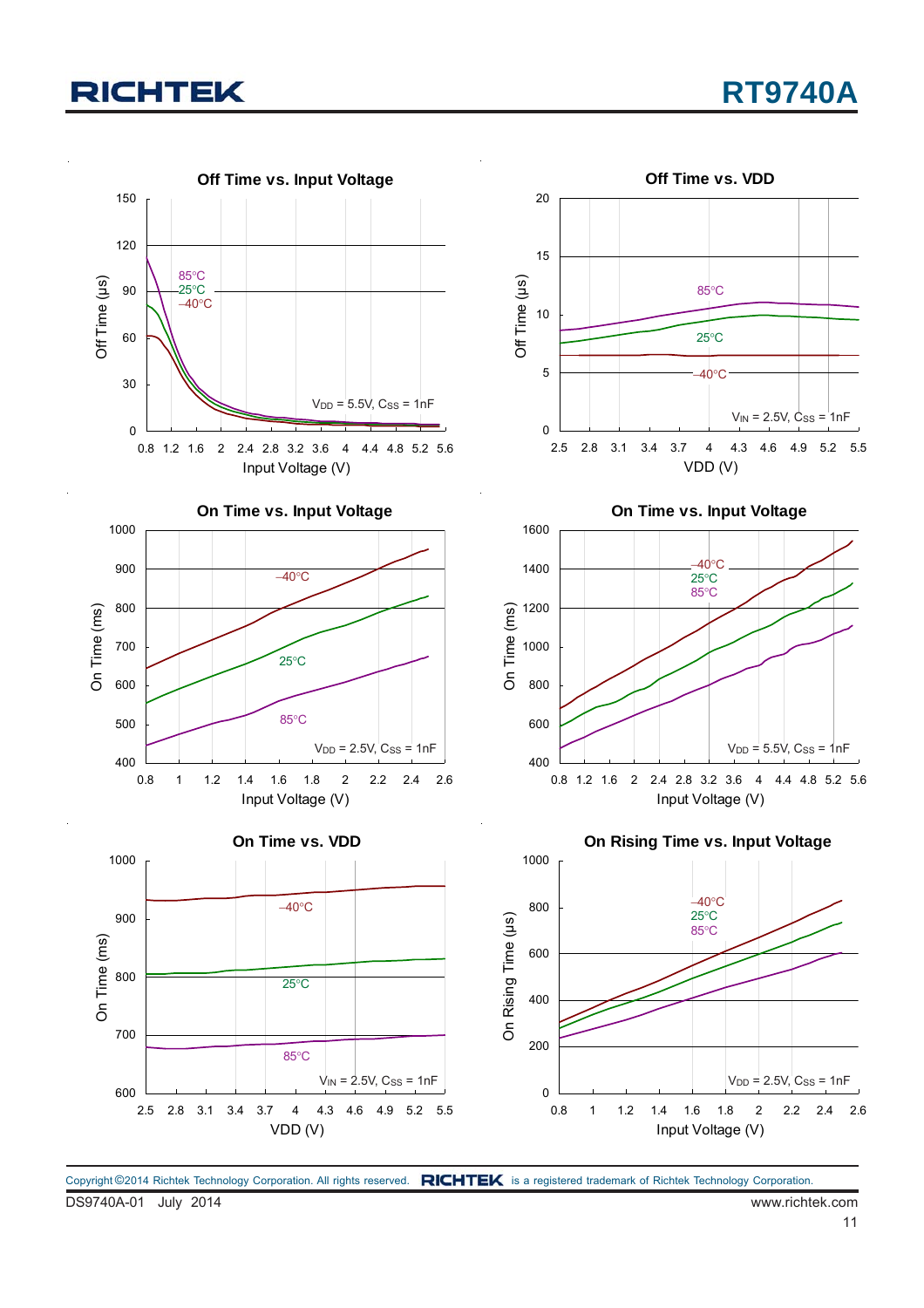

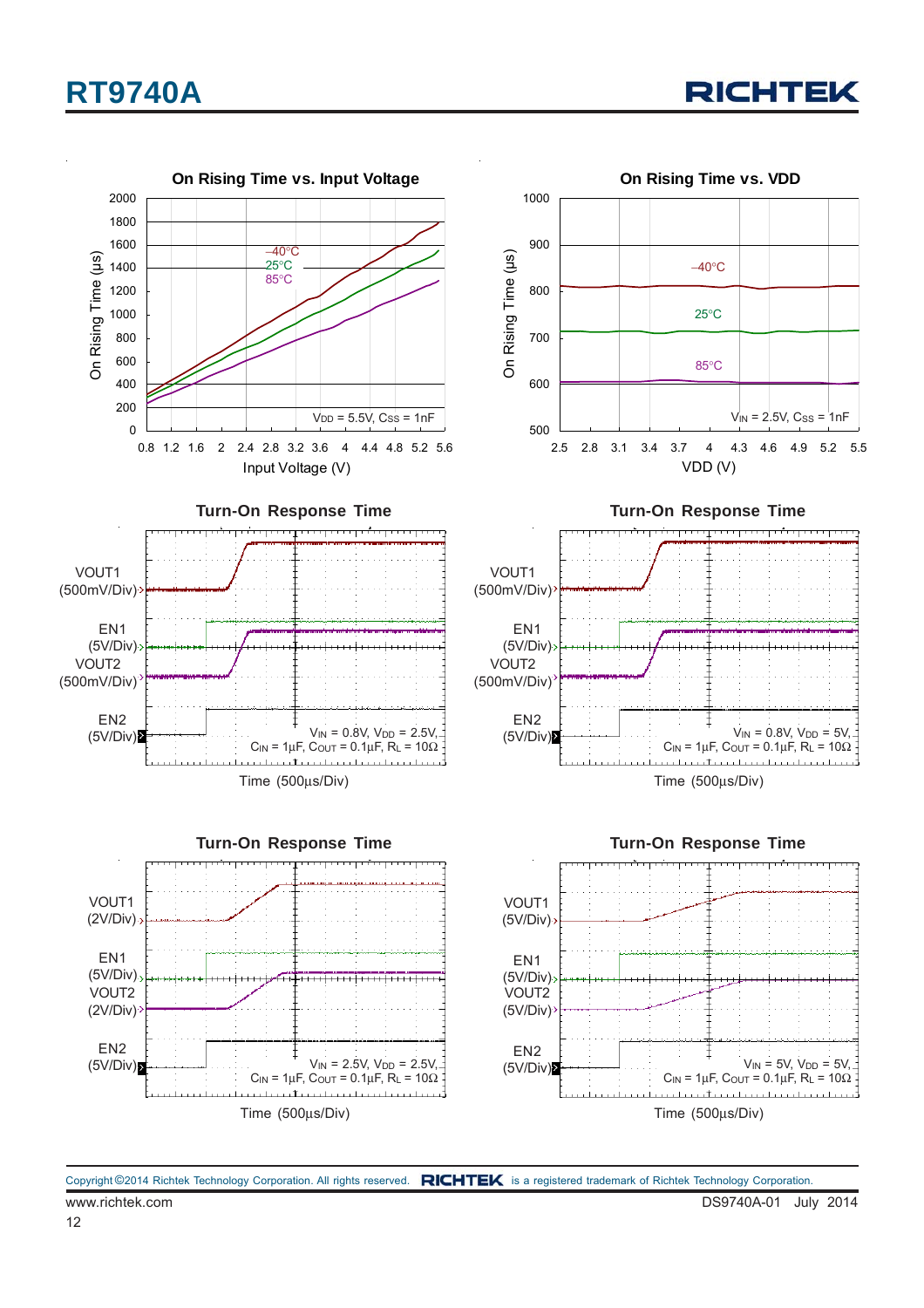







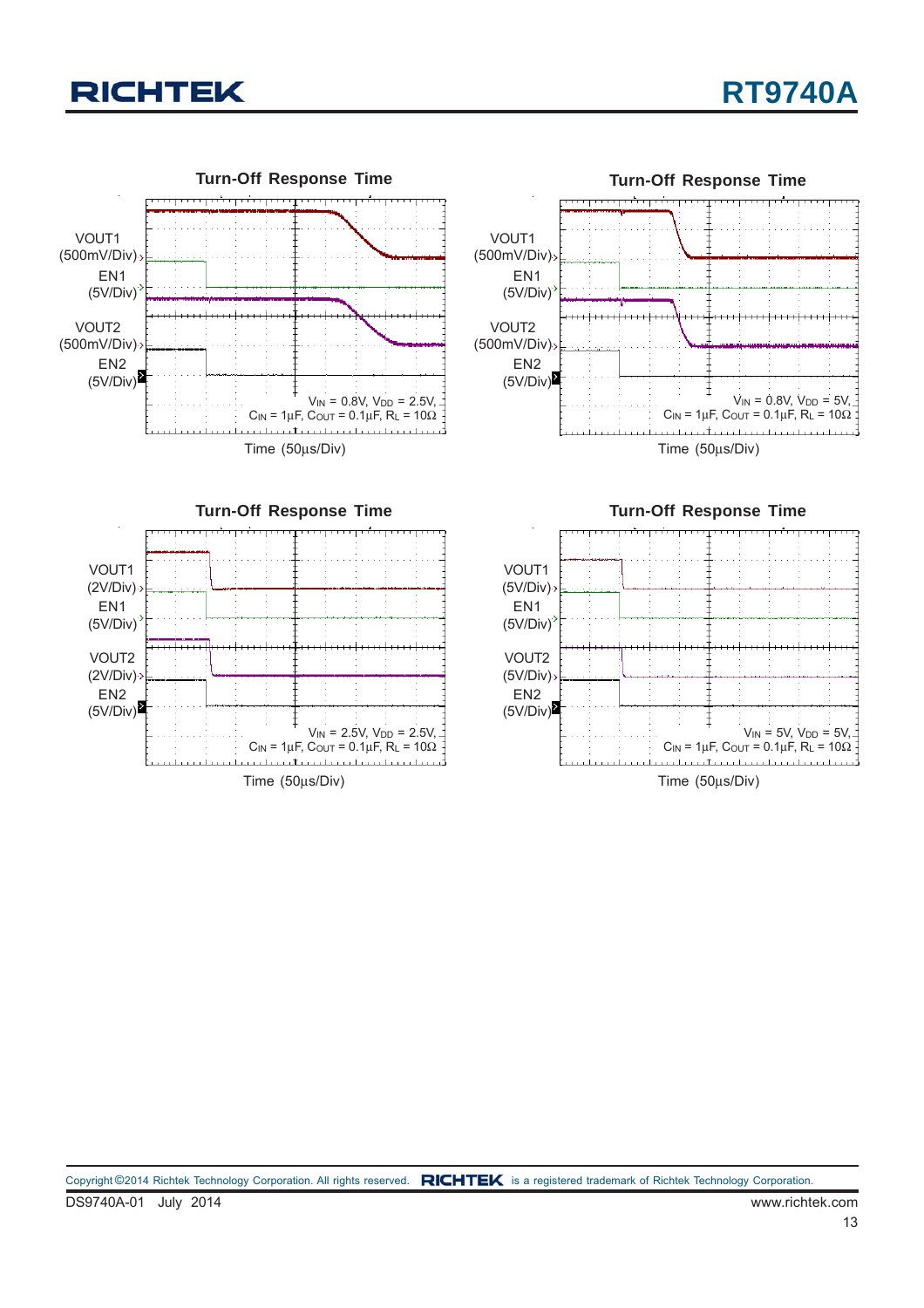### **Application Information**

The RT9740A is a small, ultra-low  $R_{ON}$ , dual channel load switch with EN controlled pins, and is equipped with a charge pump circuitry to drive the internal N-MOSFET switch. The product contains two N-channel MOSFETs that can operate between input voltage range of 0.8V to 5.5V. It also supports a maximum continuous current of 6A each channel and a maximum pulsed switch current of 8A (pulse <300μs). Each switch is independently controlled by EN pins (EN1 and EN2), which can directly interface with low-voltage control signals.

#### **Input and Output**

VINx (input) is the power source connection to the internal circuitry and the Drain of the MOSFET. VOUTx (output) is the Source of the MOSFET. In a typical application, current flows through the switch from VINx to VOUTx toward the load. If VOUTx is greater than VINx, current will flow from VOUTx to VINx since the MOSFET is bidirectional when on.

#### **Chip Enable Input**

The switch will be disabled when the EN<sub>x</sub> pin is in a logic low condition. During this condition, the internal circuitry and MOSFET will be turned off, reducing the supply current to 0.1μA typical. Floating the ENx may cause unpredictable operation. ENx should not be allowed to go negative with respect to GND.

#### **Supply Filter/Bypass Capacitor**

A 1μF or greater low-ESR ceramic capacitor from VIN to GND, located at the device is strongly recommended to prevent the input voltage drooping during high current application. However, higher capacitor values will further reduce the voltage droop on the input. Furthermore, without the bypass capacitor, an output short may cause sufficient ringing on the input (from source lead inductance) to destroy the internal control circuitry. The input transient must not exceed 6V of the absolute maximum supply voltage even for a short duration.

#### **Output Filter Capacitor**

A 10 to 1 ratio of supply capacitor to output capacitor from VOUTx to GND is recommended to prevent the in-rush currents during low supply voltage start-up. Because the integrated body diode in the load switch, higher output capacitor can cause output voltage to exceed supply voltage when the system supply is removed. A output capacitor smaller then supply capacitor is recommended to prevent the current flow through the integrated body diode from output to system supply.

#### **Charge Pump**

The switch has an internal charge pump circuit that is supplied from VDD pin to afford sufficient bias voltage to both N-channel MOSFETs. The recommended VDD voltage range is 2.5V to 5.5V, and must above VIN for optimal ultra-low  $R_{ON}$  performance, or the value of  $R_{ON}$  will be greater than the value listed in the ELECTRICAL CHARACTERISTICS table.



#### **Adjustable Rise Time**

The RT9740A provides an external adjustable rise time function. The adjustable rise time is used to prevent large inrush current and output voltage overshoot while the switch is being powered-up. The external capacitor connected from SS pins to GND is charged by a 1μA current source to set each rise time.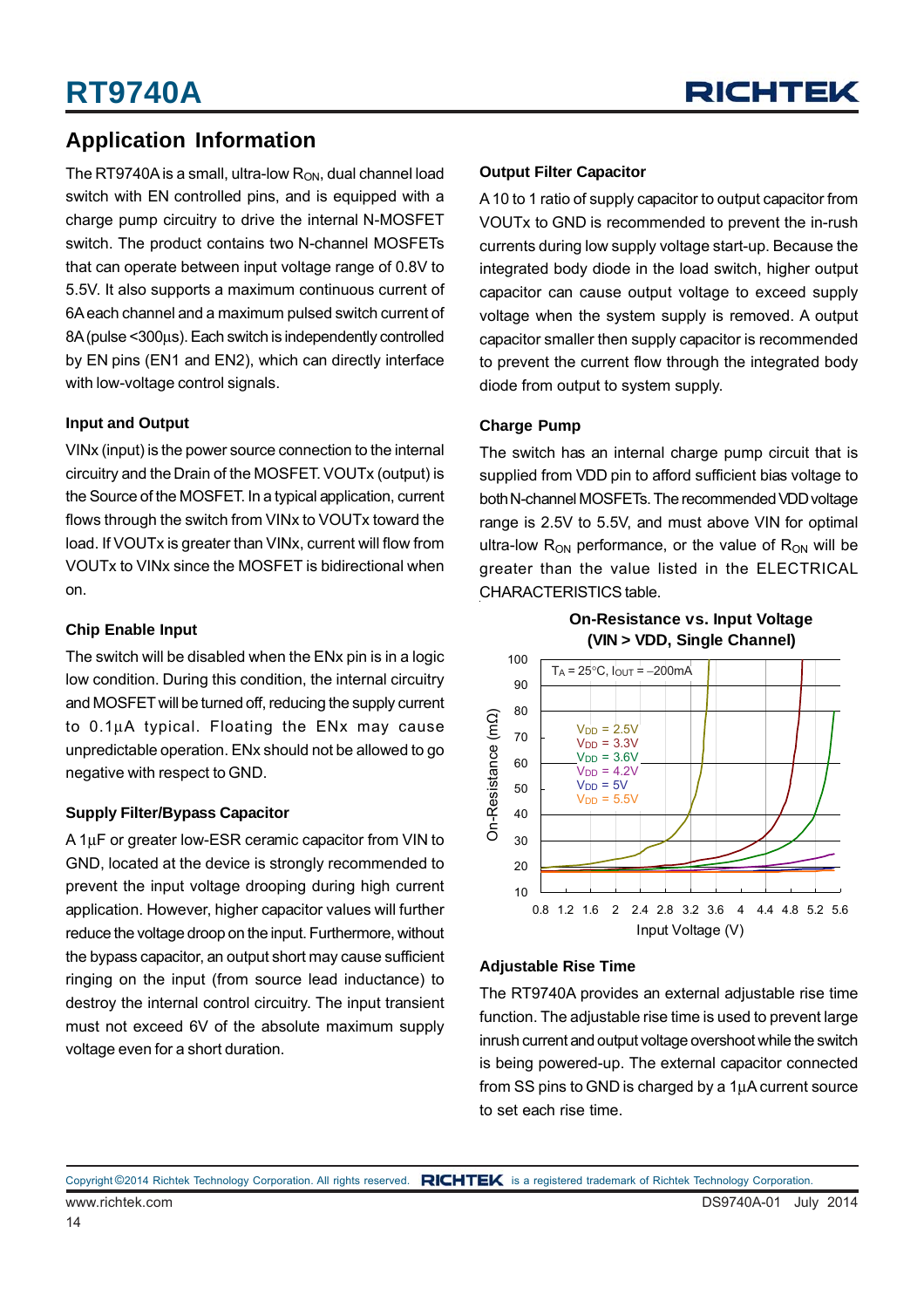#### **Discharge Operation**

When ENx is low, the RT9740A will discharge the system residual voltage using internal MOSFET connected between the VOUTx and GND. The discharge current depends on the voltage at the VOUTx pin. When the voltage at the VOUTx is lower than 0.8V, the RT9740A will fully turn the internal MOSFET on to pull the VOUTx low.

#### **Thermal Considerations**

For continuous operation, do not exceed absolute maximum junction temperature. The maximum power dissipation depends on the thermal resistance of the IC package, PCB layout, rate of surrounding airflow, and difference between junction and ambient temperature. The maximum power dissipation can be calculated by the following formula :

#### $P_{D(MAX)} = (T_{J(MAX)} - T_A)/\theta_{JA}$

where  $T_{J(MAX)}$  is the maximum junction temperature,  $T_A$  is the ambient temperature, and  $\theta_{JA}$  is the junction to ambient thermal resistance.

For recommended operating condition specifications, the maximum junction temperature is 125°C. The junction to ambient thermal resistance,  $\theta_{JA}$ , is layout dependent. For WDFN-14TL 3x2 package, the thermal resistance,  $\theta_{JA}$ , is 32.1°C/W on a standard JEDEC 51-7 four-layer thermal test board. The maximum power dissipation at  $T_A = 25^{\circ}C$ can be calculated by the following formula :

P<sub>D(MAX)</sub> = (125°C – 25°C) / (32.1°C/W) = 3.11W for WDFN-14TL 3x2 package

The maximum power dissipation depends on the operating ambient temperature for fixed  $T_{J(MAX)}$  and thermal resistance,  $θ_{JA}$ . The derating curve in Figure 2 allows the designer to see the effect of rising ambient temperature on the maximum power dissipation.



Figure 2. Derating Curve of Maximum Power Dissipation

# **RT9740A**